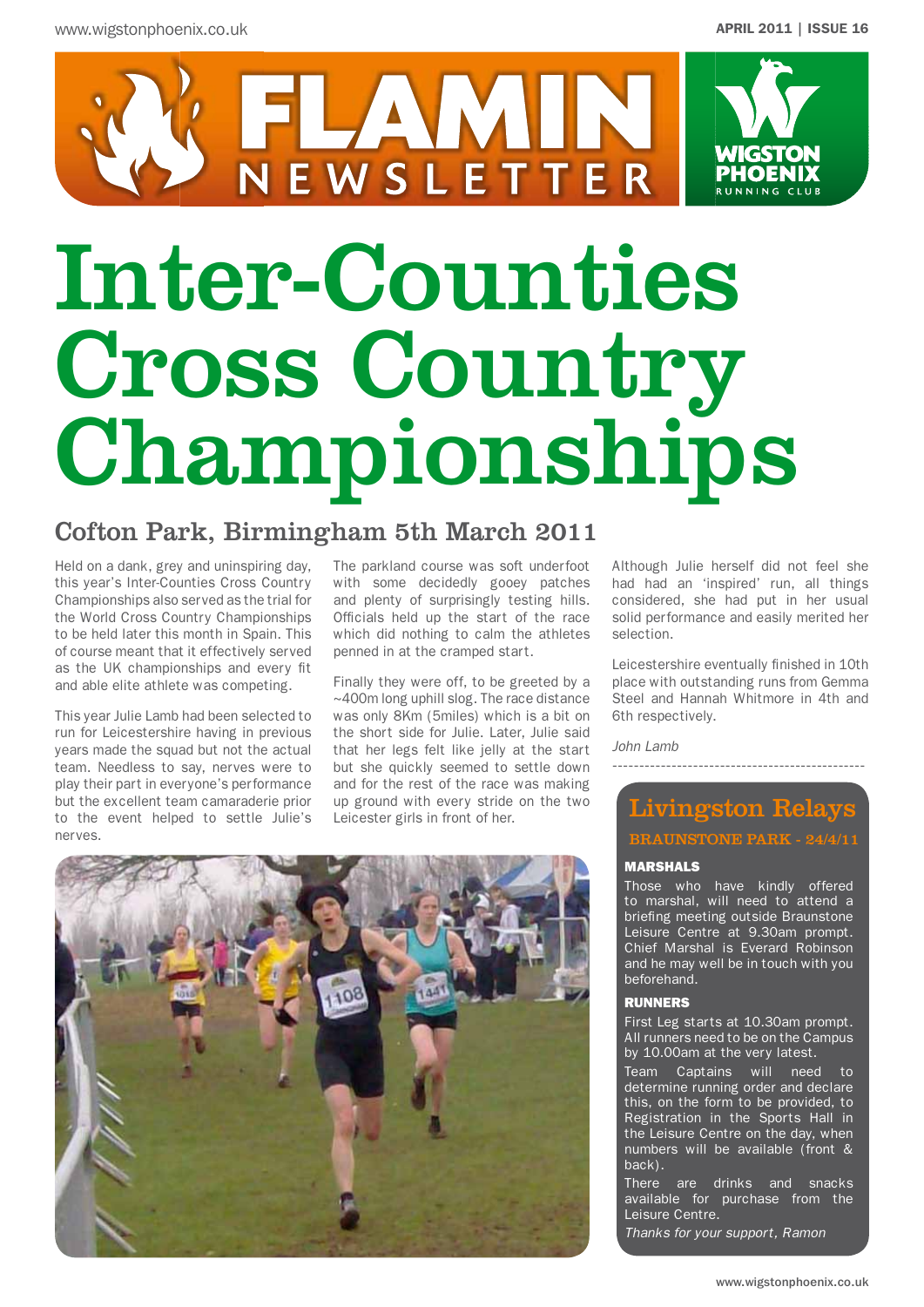# London Marathon 2011

-------------------------------------------------------------------------------------------------------------------------------------------------------

### Dave Muddimer relives his 9th London Marathon

Can't believe it after training had gone so well & I was really confident of a respectable time I was hit with this stomach virus that is going around at about 16.00 on Saturday. I struggled to Boots and got some medicines and rehydration fluids. I went to bed at 20.00. I couldn't sleep. I had a high temperature. I got up at 04.00 and was violently sick. Sorry to be so graphic but all my carbs (Pasta) went down the toilet one way or another. I was unsure what to do, so much preparation in ruins.

Tom came at 05.15 & we decided I would make my way down there hoping things may get better. Tom drove down. We parked up at Luton Airport Parkway and got the 7.09 to London Bridge which connected with a train to Blackheath (arriving 08.40). Of course this didn't arrive until 08.55. I was getting bad stomach cramps but temperature seemed normal. Decided I would give it a go & review at half marathon point (if I could make it to there). The buzz of the day was all around, different characters, different accents, and foreign voices, got ready & got in my Pen (number 5) with about 10 minutes to go. Didn't hear the gun but soon we were going over the start line.

The first mile was stop & start as usual. I knew that my body would be low on carbs & I was worried about hydration (didn't need a pee). As an added bonus the sun was already starting to break through so I had to review my pace. My mind was working overtime. My strategy was still to get half way, see how I felt & then possibly withdraw. I didn't think my body would have the energy to get me much further recalling memories from previous marathons when I had felt well. The miles started to clock by. I got a welcome cheer from Ron, Jill & Karen at around 7 miles.

My pace was a good 2 minutes/ mile down on what I expected but I was still going. 10, 11, 12 went by. Passed a Lucozade point somewhere in that area & to my annoyance some guy stood on a full bottle and covered my legs & shoes in it. Luckily there were showers coming up. Next target was Tower Bridge. Turned the corner & there it was. The crowds & noise were incredible. I could feel other runners pace increase around me running over there, but in my opinion when you leave that bridge that is when the real test begins. Soon you are past half marathon distance which I totally missed. Next thing I was running by 14 miles so I had passed my goal in a way. I decided to keep going.

I must admit the next 6 miles were not good I was anticipating a total loss of energy at any time. I knew I wasn't right and my pace dropped even further. On top of everything I was starting to blister on the soles of my feet. I took my socks off, ran a mile, and didn't feel right. The damage was already done. Found a St Johns at 19 miles. Applied Vaseline to both my feet re-applied socks and got back on with it. At this point I started to notice there was a little bit more space than in 2005 and the people around were a little bit more laid back in how they would achieve the distance. Also I started to notice more runners who had got it wrong. They were propped up against various walls & pillars in Canary Wharf. I couldn't help wondering if one or two of these had lifted their pace across Tower Bridge.

I was beginning to enjoy my new company & decided to do something new. Ring home. It is bizarre to be in an event like this and get advice & support from people 100 miles away. However it was just the injection I needed. 6 miles to go and I had a renewed determination. I must admit I was running and walking. But the running was getting stronger & I was starting to pass runners, only to be re-passed when I started to walk. I must have run by some lady who was trying to save something in South Africa a dozen times. Soon I was coming out of the underpass (24 miles) & coming on to the Embankment.

The next mile I would plan my strategy for running from 25 to the finish without stopping. I walked for the 200 metres up to the 25 mile marker & started to run. Nothing would stop me running that last mile & a bit (unless I collapsed). A runner's dignity has to be maintained. 800, 600, 400 metres to go. Turn that bend & the finish is in sight. You cross that line, knowing on the day that you could have given little more & if you had the consequences could have been severe.

I think I have discovered that running London is not really about the time because even if you are 100% fit & everything is spot on there are incidents along those 26.2miles which will affect your performance. But it is being part of a fantastic event, following class athletes & most importantly getting that medal around your neck. As an individual, whatever the circumstances, only you know that you have earned it. I would like to thank Wigston Phoenix for given me the opportunity to complete my 9th London Marathon. 20 years on from my first in 1991 (I think that's why I had to go no matter what).

# Bernie Baggott

As many people will know Bernie was taken into hospital in the first week of April. He had an operation to have a pacemaker fitted on the 6th April and was subsequently allowed home. He has had a number of visitors from the club and we have sent him a get well card. We wish Bernie all the best with his recovery and look forward to seeing him back at the Legion on Tuesday nights.

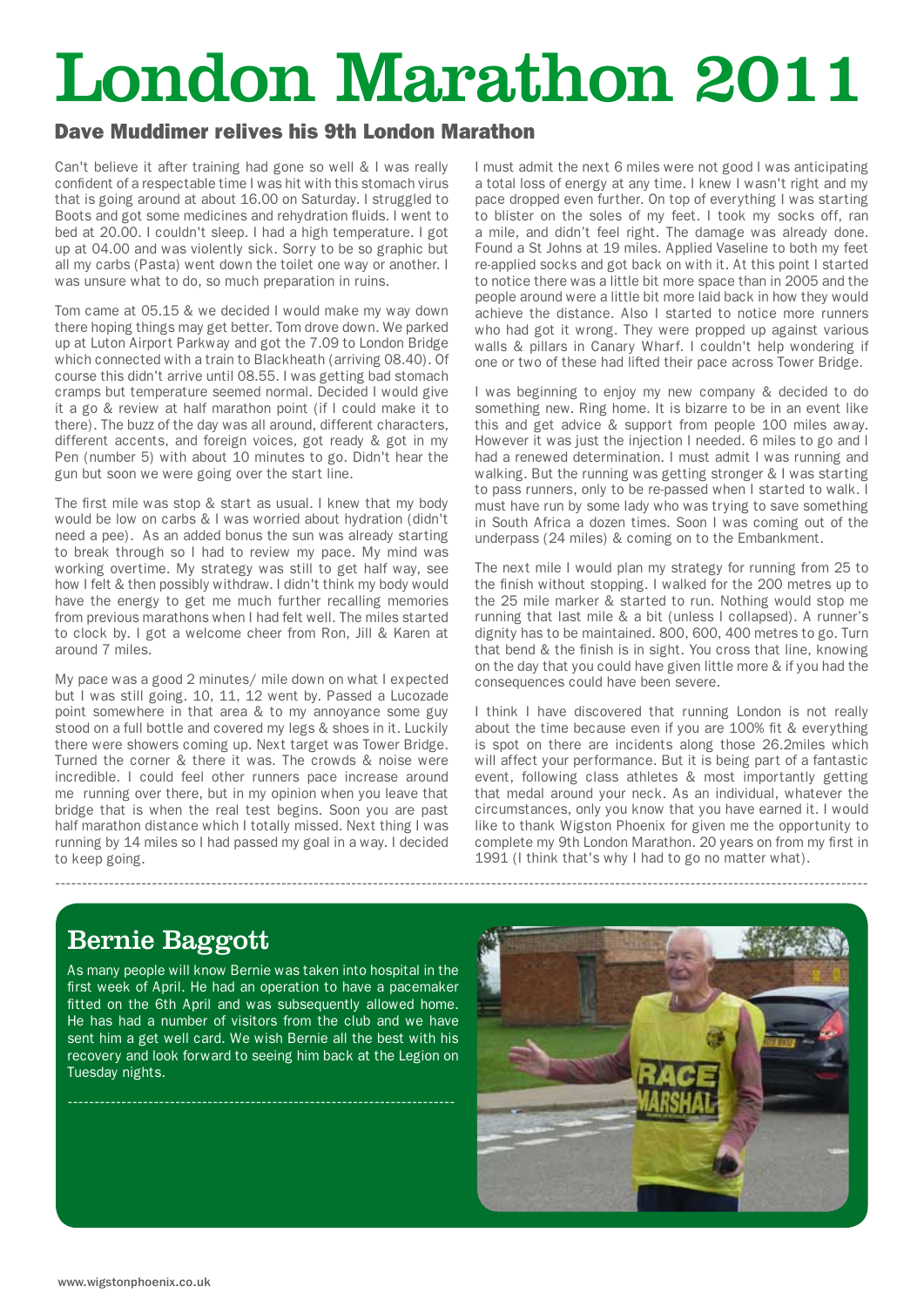# John Fraser 10

### Runners & Volunteers required

An early reminder that the John Fraser 10 mile road race takes place on Sunday 4th September 2011 at 10.30am. This is the most important day in the Wigston Phoenix calendar and the race will once again be the final event in the Leicestershire Road Running League (LRRL) Summer League series.

We obviously would like a number of members to enter the race to represent the club, but equally important we need a substantial number of volunteers to help on the day with a wide range of duties. Even if you are running the race we can allocate appropriate tasks either before or after the race. Please put a note of the race date in your diary and be available to help the club. Further information will be made available in due course.

We have set up a separate JF10 committee for this year and this met for the first time this month to begin the preparations for the 2011 event. This comprises of Pete Sylvester, Mike Stiff, Clive Jones, Colin Baxter and Mick Jordan. The committee will either take on tasks or delegate to others as required during the coming months.

### John Fraser 10 sponsorship

We currently have four companies who sponsor the John Fraser 10. EAS Windows is our main sponsor but we also have three sponsors who provide an extra income of £50 each and these are Coles Plant Centre, Bathroom Solutions and Hair & Beauty @ Whitters.

We are looking to increase our number of £50 sponsors and if you know of a company that would be interested please contact Mick Jordan for an informal discussion. If interested please respond to Mick by the end of April so that sponsorship details can be finalised in early May.

The details of the sponsors are included on the race entry forms that are circulated. We would need to be provided with contact details and any other relevant information including logos. We can also send out details with the pre-race information pack. We are also planning to put the details of the sponsors on our website as part of the race information.

## Norman Bennett 3 Mile Club Track Handicap

### Friday 20th May 2011

Our popular 3 mile track handicap in memory of Norman Bennett takes place at 7.00pm on Friday 20th May 2011. As before the venue is Manor Road track with a buffet provided afterwards at Oadby Golf Club. Prize giving will be at the Golf Club with awards for the top 3 and fastest male and female.

There are sheets now out at the Legion on Tuesday nights for both runners and volunteers to sign up for the event. The race is 12 laps of the track and runners will be set off according to the handicapping estimated by Bob Pople. We need a number of volunteers to count the laps of the runners and to record the finishing times. If you are available and can help the club with the event please add your name to the list.

The race will cost £1 to enter and the buffet will be £4, making a total of £5 for both race and buffet. Children under 14 will be free of charge for the buffet. Please sign up for the race and also volunteer now so that we can plan for numbers in plenty of time and confirm arrangements with both the handicapping and catering.

Mike Stiff and Jon Gunnell are jointly in charge of the event so please direct any queries that you may have to them.

------------------------------------------------------------------------

# news in brief

### New Members

Welcome to **Ali Ferguson** who joined the club recently. -------------------------------------------------------------------

--------------------------------------------------------------------

### 2011 Principal Club Officers

The principal Officers of the Club for 2011 can now be confirmed as follows:

| <b>Chair</b>     | <b>Pete Sylvester</b> |
|------------------|-----------------------|
| <b>Secretary</b> | <b>Mark Thompson</b>  |
| <b>Treasurer</b> | <b>Mick Jordan</b>    |

--------------------------------------------------------------------

#### Membership Update

For 2011 the Membership Fee has been agreed by the Committee to be kept at £18 with a 50% concessionary rate. This is now payable via Mel Prusek, Membership Secretary and members are asked to renew by the end of April. It is also possible to pay via internet banking, please contact Mick Jordan for further details if you wish to pay by this method.

--------------------------------------------------------------------

### Parkrun Victory

Congratulations to **Mike Stiff** on his victory at the Greenwich Parkrun 5K on the 16th April in a time of 19.02. Mike has also been a regular competitor at the Braunstone Parkrun 5K where he has competed 8 times in finishing positions between 2nd and 10th.

### --------------------------------------------------------------------

### Summer Pub Runs

The provisional schedule for this year's pub runs are as follows:

- Thurs 16th June 6.45pm White House, Scraptoft
- Thurs 14th July 6.45pm Staff of Life, Mowsley
- Thurs 11th August 6.45pm Venue to be confirmed
- 
- Thurs 8th September 6.45pm Red Lion, Huncote

Please put the dates in your diary so you don't miss any. Details for each run and the relevant pub will be put out at the club 4 weeks before the run giving you plenty of time to select your food.

See Jon Gunnell, Mike Stiff or Dave Muddimer for more details.

### -------------------------------------------------------------------- November Training Weekend – 4th to 6th November 2011

It can be confirmed that this will be held at the Dean Field Studies Centre in the Forest of Dean *(http://www. bristol-cyps.org.uk/services/dean/dean.html)* which can accommodate up to 72 people. Currently we have 36 members signed up following recent publicity of the event. If you have not yet signed up but wish to be put on the list please let Sid Greer or Mick Jordan know.

### Newsletter contacts

colinandalex@sky.com michaeljordan22@virginmedia.com Mike.Stiff@alliance-leicester.co.uk